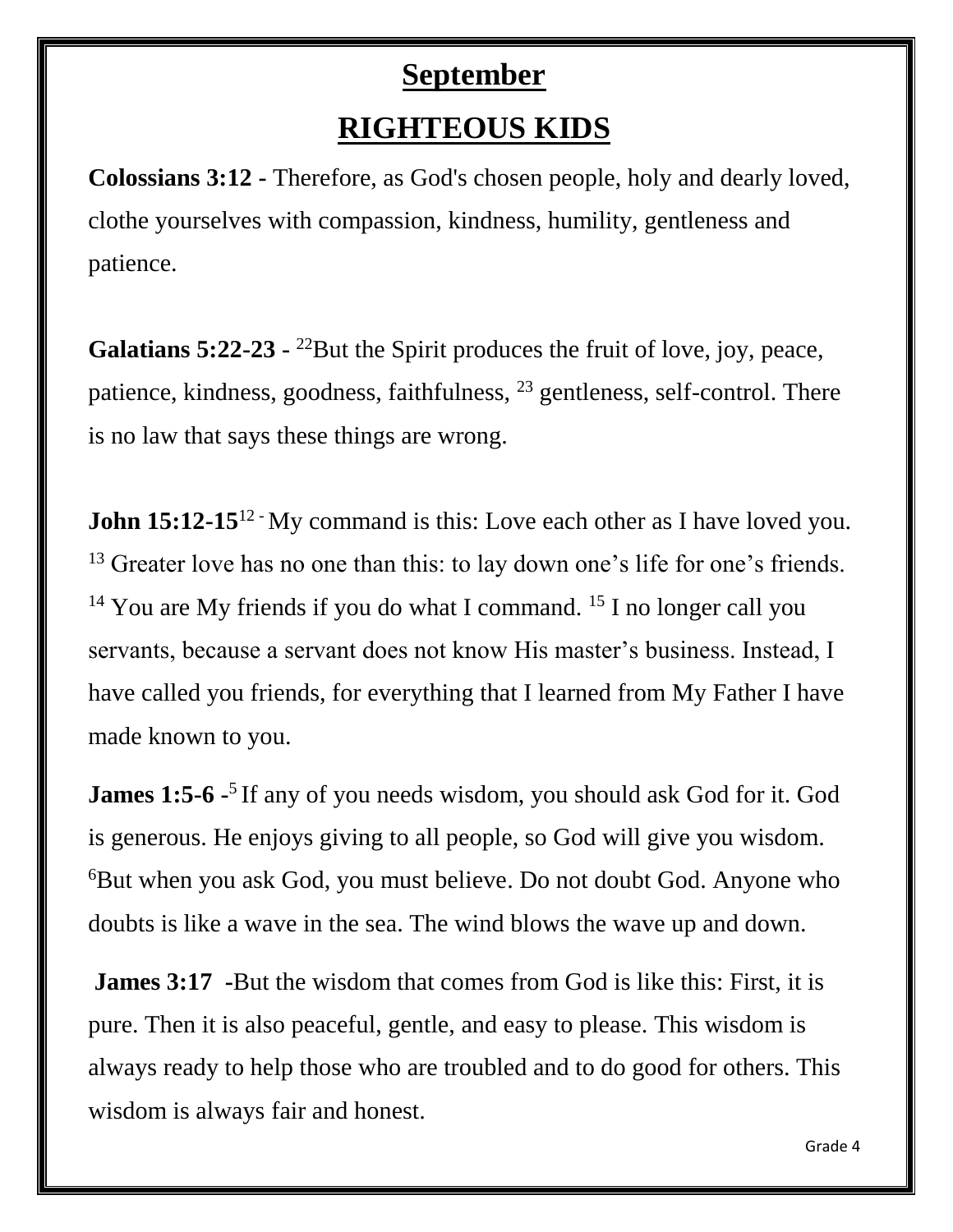## **October**

# **THANKFUL HEARTS**

**James 1:17 -** Every good action and every perfect gift is from God. These good gifts come down from the Creator of the sun, moon, and stars. God does not change like their shifting shadows.

**Psalm 145:8 -** The LORD is gracious and compassionate; slow to anger and rich in love.

**Psalm 28:7-The LORD** is my strength and my shield; my heart trusts in Him, and He helps me. My heart leaps for joy, and with my song I praise Him.

**Zechariah 7:9-**This is what the LORD Almighty said: 'Administer true justice; show mercy and compassion to one another.'

**Colossians 3:17-**Everything you say and everything you do should all be done for Jesus your Lord. And in all you do, give thanks to God the Father through Jesus.

**2 Corinthians 9:6-7-** <sup>6</sup>The person who plants a little will have a small harvest. But the person who plants a lot will have a big harvest. Each one should give, then, what he has decided in his heart to give. He should not give if it makes him sad. And he should not give if he thinks he is forced to give. God loves the person who gives happily.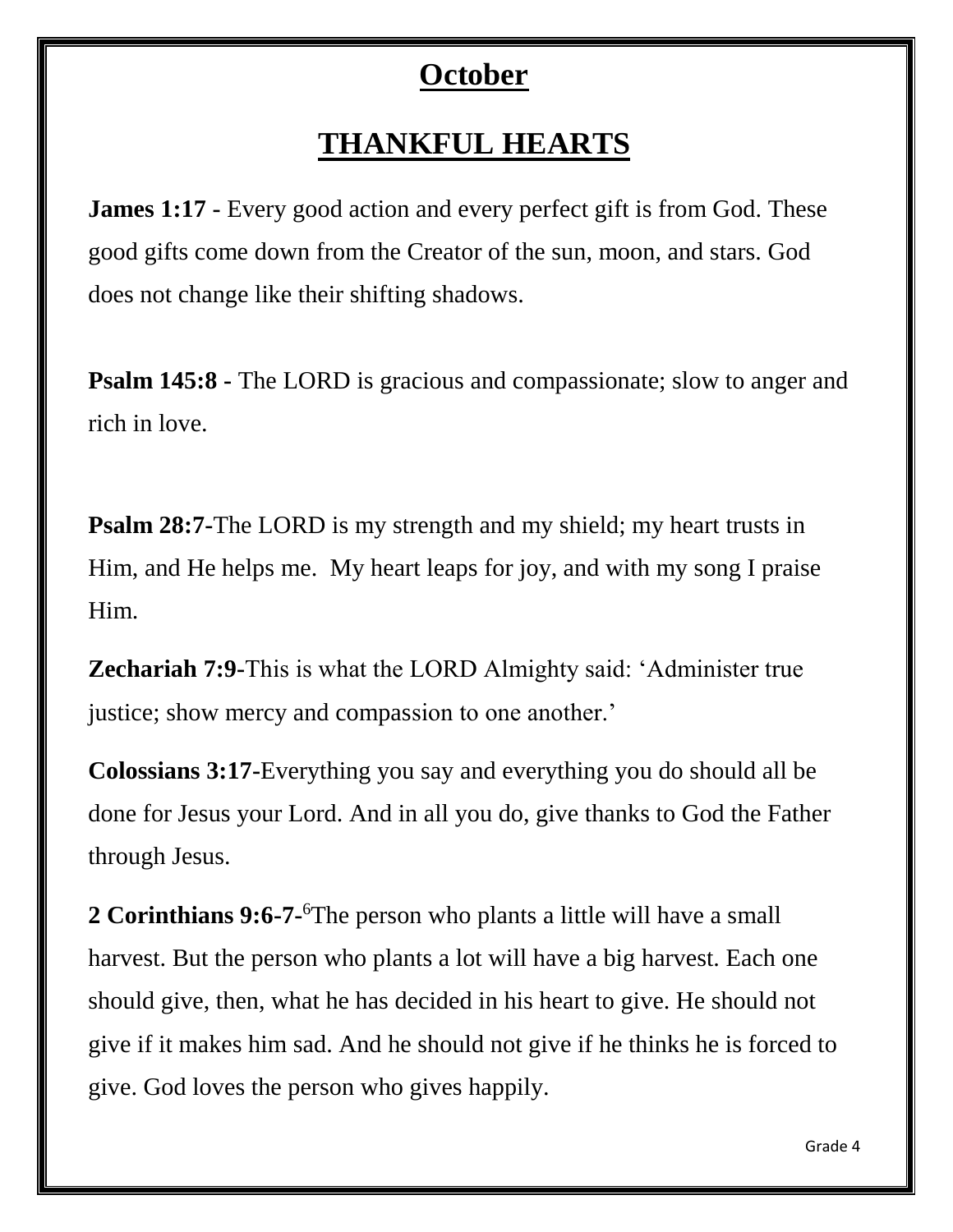#### **November**

## **CONFIDENCE IN CHRIST**

**Proverbs 3:5-6 -** <sup>5</sup> Trust in the LORD with all your heart, and do not lean on your own understanding. <sup>6</sup>In all your ways acknowledge Him, and He will make your paths straight.

**2 Timothy 1:7 -** God did not give us a spirit that makes us afraid. He gave us a spirit of power and love and self-control.

**Isaiah 41:10 -** So do not fear, for I am with you; do not be dismayed, for I am your God. I will strengthen you and help you; I will uphold you with My righteous right hand.

**Romans 12:10 -**Be devoted to one another in love. Honour one another above yourselves.

**Joshua 1:9 •Remember that I commanded you to be strong and brave. So** don't be afraid. The Lord your God will be with you everywhere you go.

**Psalm 84:11 -**For the LORD God is our Sun and our Shield. He gives us grace and glory. The LORD will withhold no good thing from those who do what is right.

**Proverbs 4:23 -**Be very careful about what you think. Your thoughts run your life.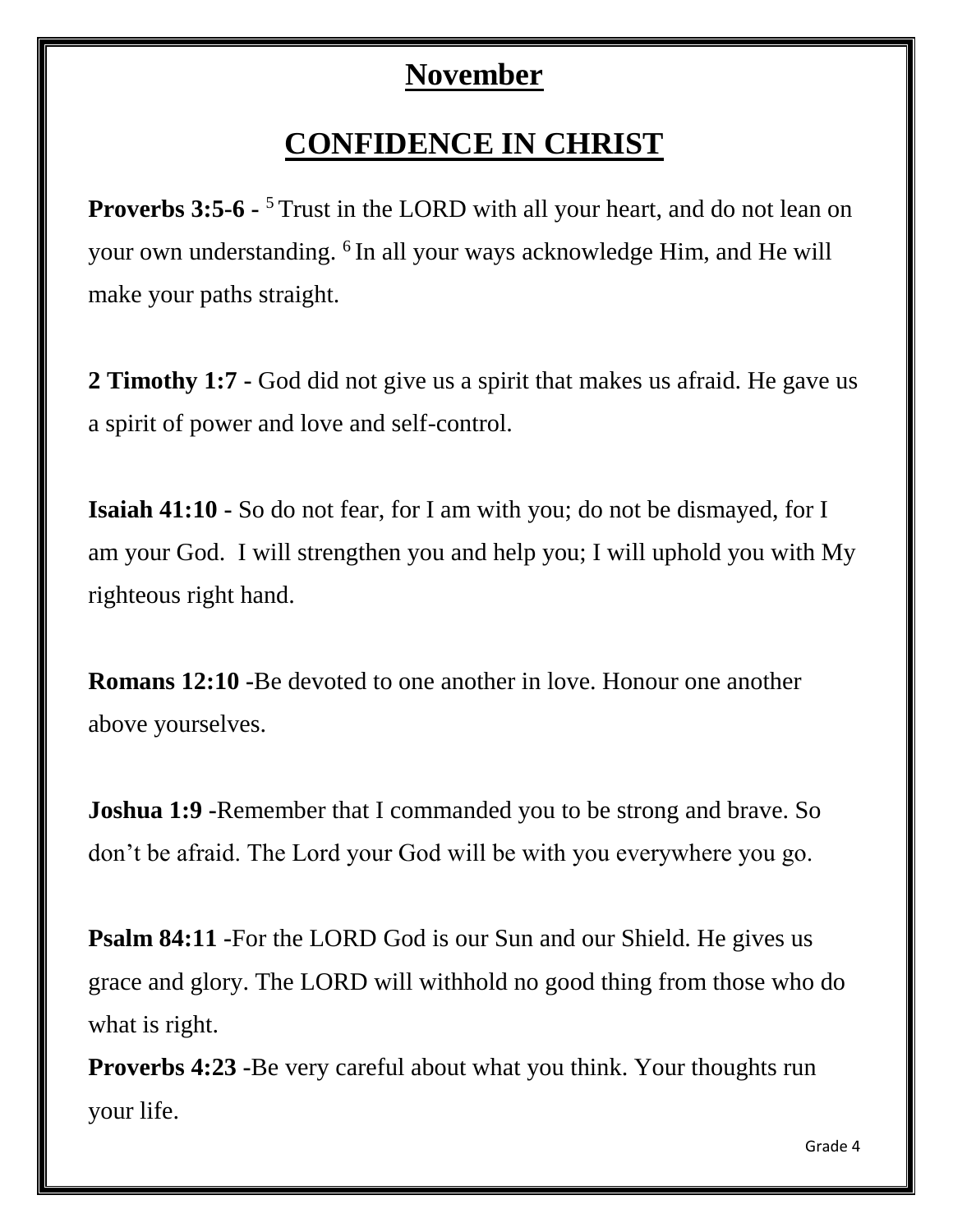#### **December**

# **JESUS, GOD'S GIFT TO THE WORLD**

**Luke 2:13-14 -** <sup>13</sup> Suddenly a great company of the heavenly host appeared with the angel, praising God and saying, <sup>14</sup> "Glory to God in the highest heaven, and on earth peace to those on whom His favour rests."

**Isaiah 9:6 -**For to us a child is born, to us a Son is given, and the government will be on His shoulders. And He will be called Wonderful Counsellor, Mighty God, Everlasting Father, Prince of Peace.

**Romans 5:8 -**But Christ died for us while we were still sinners. In this way God shows His great love for us.

**Romans 6:23 -**The payment for sin is death. But God gives us the free gift of life forever in Christ Jesus our Lord.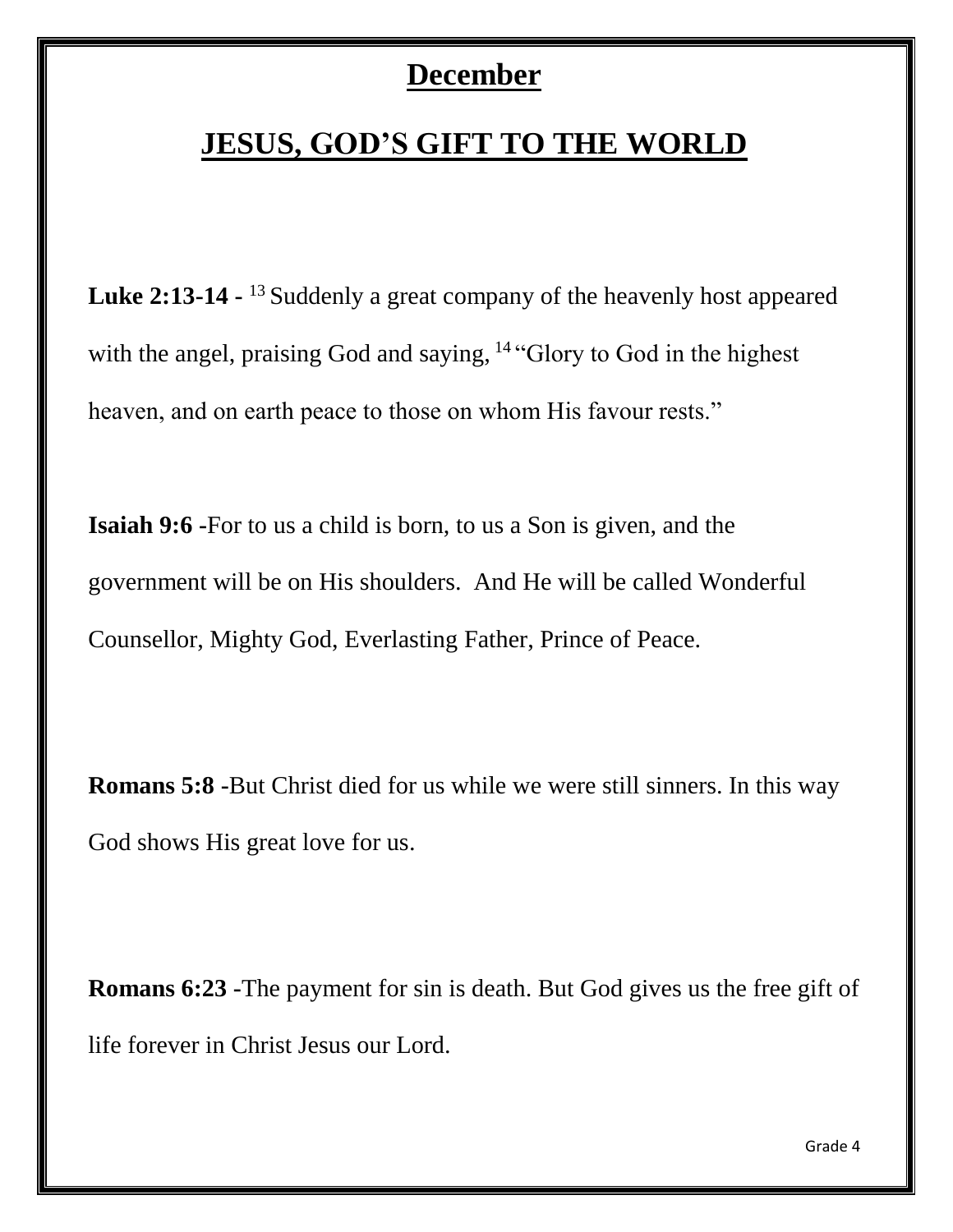#### **January**

### **WHO YOU ARE IN CHRIST**

**Isaiah 54:17 - "**...So no weapon that is used against you will defeat you. You will show that those who speak against you are wrong. These are the good things my servants receive. Their victory comes from me, "says the Lord.

**1 John 4:4 –** You, dear children, are from God and have overcome them, because the One who is in you is greater than the one who is in the world.

**Ephesians 2:8-10**  $\text{-}8$  For it is by grace you have been saved, through faith and this is not from yourselves, it is the gift of  $God<sup>9</sup>$  not by works, so that no one can boast.<sup>10</sup> For we are God's handiwork, created in Christ Jesus to do good works, which God prepared in advance for us to do.

**Deuteronomy 28:13** -The LORD will make you the head, not the tail. If you pay attention to the commands of the LORD your God that I give you this day and carefully follow them, you will always be at the top, never at the bottom.

**1 Peter 2:9 -**But you are a chosen people, a royal priesthood, a holy nation, God's special possession, that you may declare the praises of Him who called you out of darkness into His wonderful light.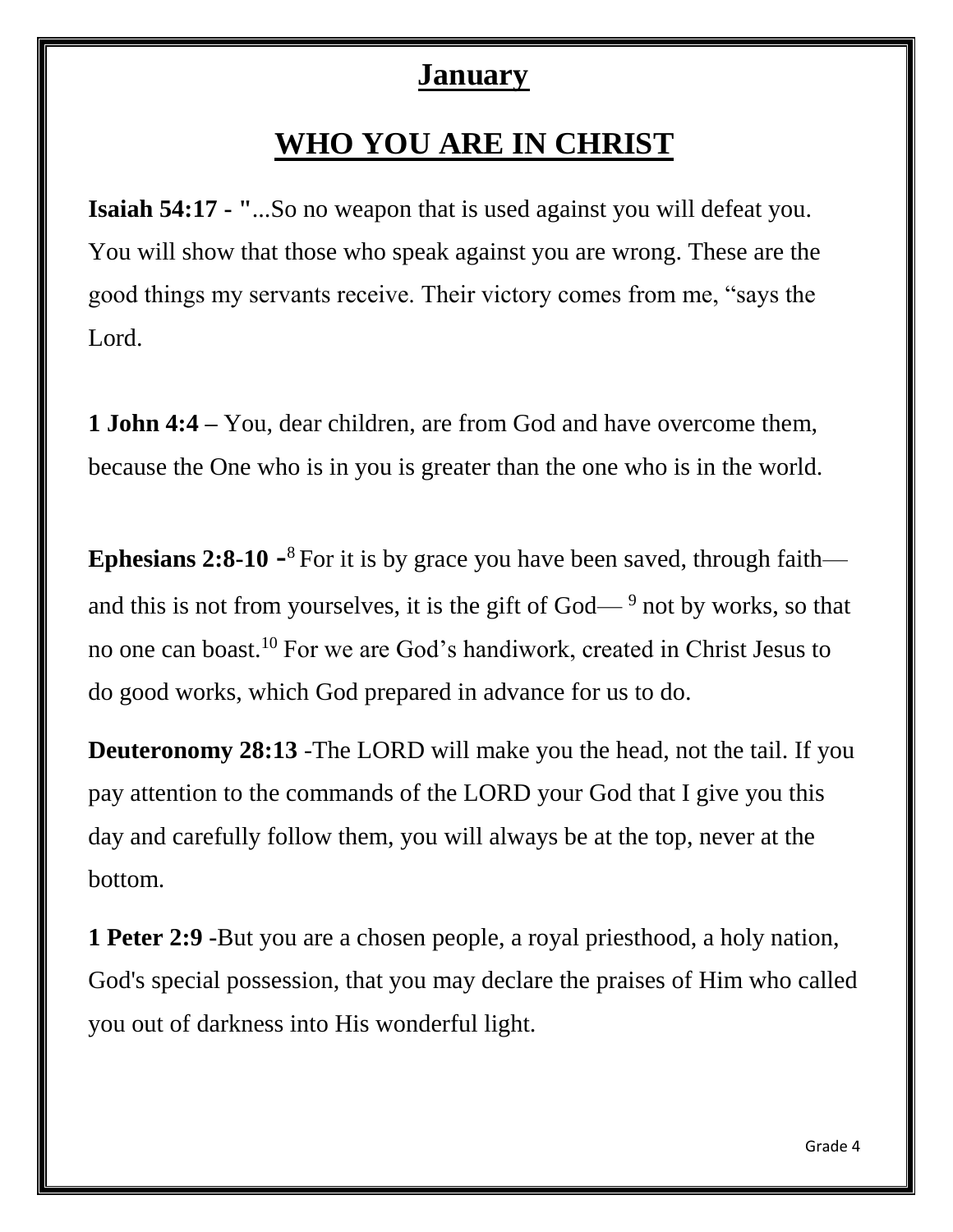#### **February**

# **LAF - LOVE, ACCEPT, FORGIVE**

**1 Corinthians 13:4-6** – <sup>4</sup>Love is patient, love is kind. It does not envy, it does not boast, it is not proud.  $5$  It does not dishonour others, it is not selfseeking, it is not easily angered, it keeps no record of wrongs. <sup>6</sup>Love does not delight in evil but rejoices with the truth.

**1 John 4:7-8 -** <sup>7</sup> Dear friends, let us love one another, for love comes from God. Everyone who loves has been born of God and knows God. <sup>8</sup> Whoever does not love does not know God, because God is love.

**Matthew 22:37-39** - <sup>37</sup> Jesus replied: 'Love the Lord your God with all your heart and with all your soul and with all your mind.' <sup>38</sup> This is the first and greatest commandment.<sup>39</sup>And the second is like it: 'Love your neighbour as yourself.'

**Colossians 3:13** -<sup>13</sup> Do not be angry with each other, but forgive each other. If someone does wrong to you, then forgive him. Forgive each other because the Lord forgave you."

**1 Peter 2:17 -**Respect everyone, and love your Christian brothers and sisters. Fear God, and respect the king.

**1 John 3:1 -**"How great is the love the Father has lavished on us, that we should be called children of God! And that is what we are!"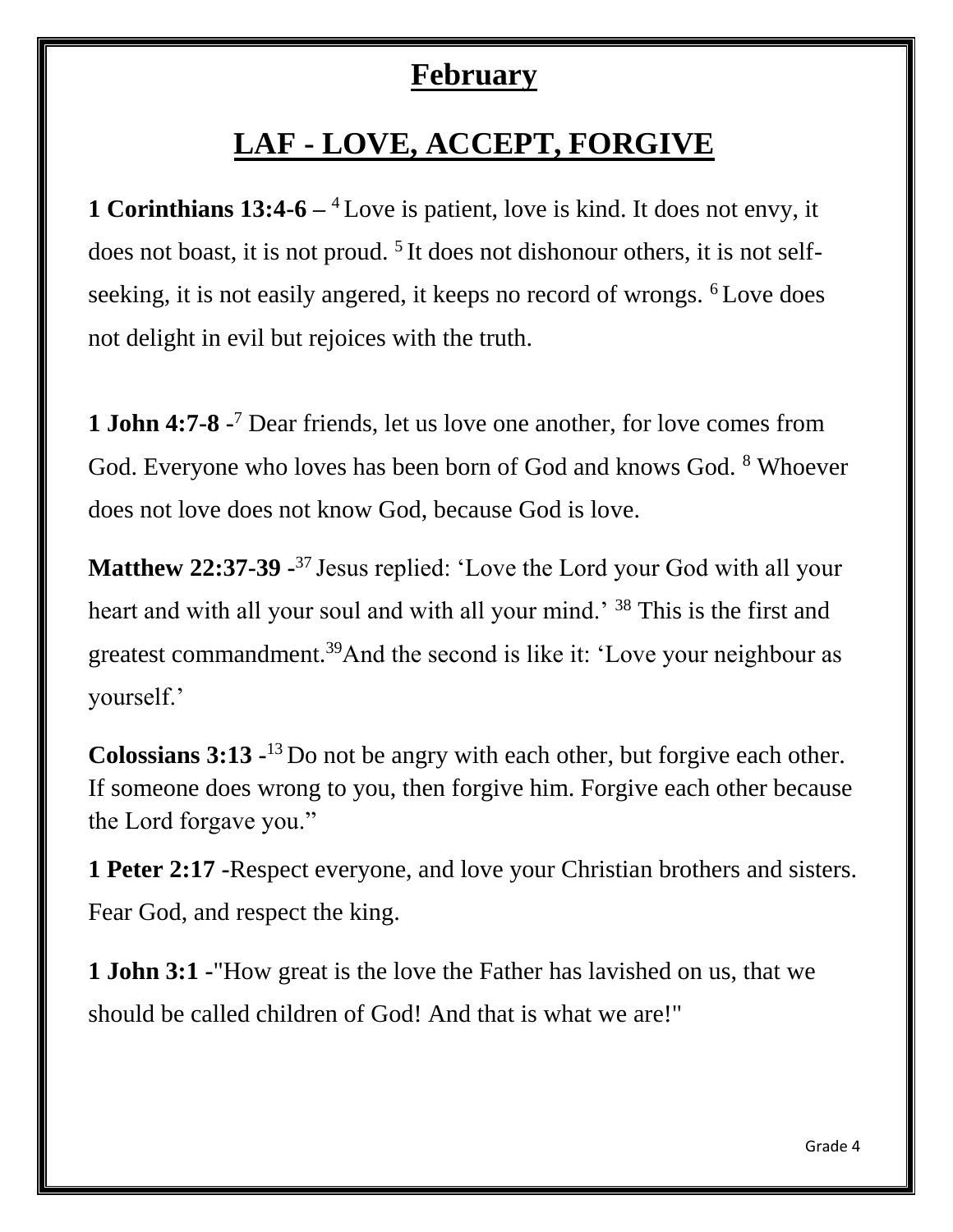#### **March**

#### **RENEWING THE MIND**

**Psalm 103:2-5 -** <sup>2</sup> Praise the LORD, O my soul, and forget not all His benefits;  $3$  who forgives all your sins and heals all your diseases,  $4$  who redeems your life from the pit and crowns you with love and compassion, <sup>5</sup> who satisfies your desires with good things.

**Psalm 147:3 -** He heals the broken hearted. He bandages their wounds.

**Isaiah 53:4-5**<sup>-4</sup> Surely He took up our pain and bore our suffering, yet we considered him punished by God, stricken by Him, and afflicted.<sup>5</sup> But He was pierced for our transgressions, He was crushed for our iniquities; the punishment that brought us peace was on Him, and by His wounds we are healed.

**Matthew 12:35 -**A good man out of the good treasure of His heart brings forth good things, and an evil man out of the evil treasure brings forth evil things.

**James 5:16 -**Therefore confess your sins to each other and pray for each other so that you may be healed. The prayer of a righteous man is powerful and effective.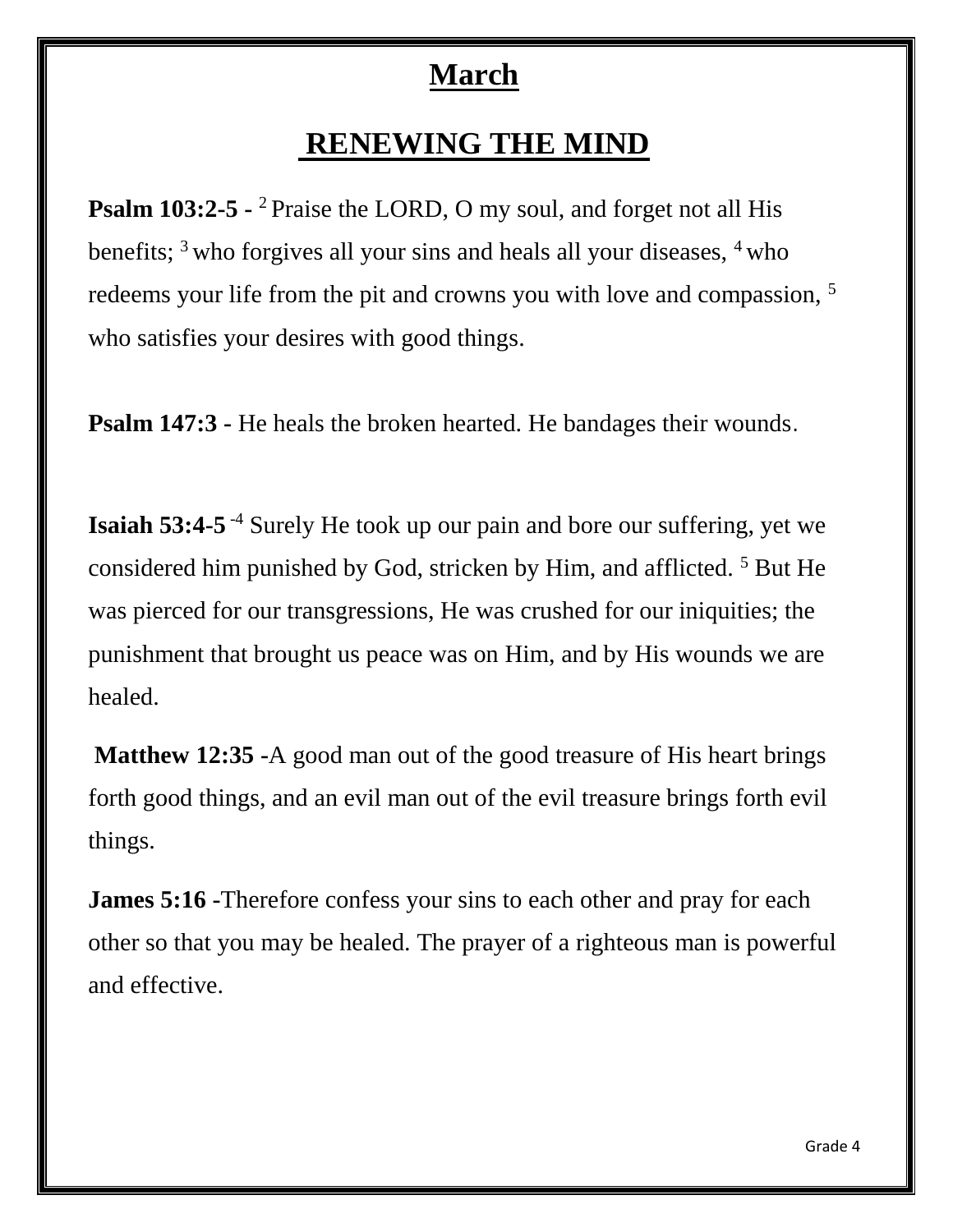#### **April**

# **PROMISES OF GOD**

**John 10:27-28** – My sheep listen to My voice. I know them, and they follow Me. I give them eternal life, and they will never die. And no person can steal them out of My hand.

**1 John 5:14 -** This is the confidence we have in approaching God: that if we ask anything according to His will, He hears us.

**Jeremiah 29:11 <b>-**"For I know the plans I have for you," declares the LORD, "plans to prosper you and not to harm you, plans to give you hope and a future."

**Philippians 1:6 <b>-**Being confident of this, that He who began a good work in you will carry it on to completion until the day of Christ Jesus.

**Philippians 4:19 <b>-**But my God shall supply all your needs according to His riches in glory by Christ Jesus.

**Romans 8:38-39** - <sup>38</sup> For I am convinced that neither death nor life, neither angels nor demons, neither the present nor the future, nor any powers, <sup>39</sup> neither height nor depth, nor anything else in all creation, will be able to separate us from the love of God that is in Christ Jesus our Lord.